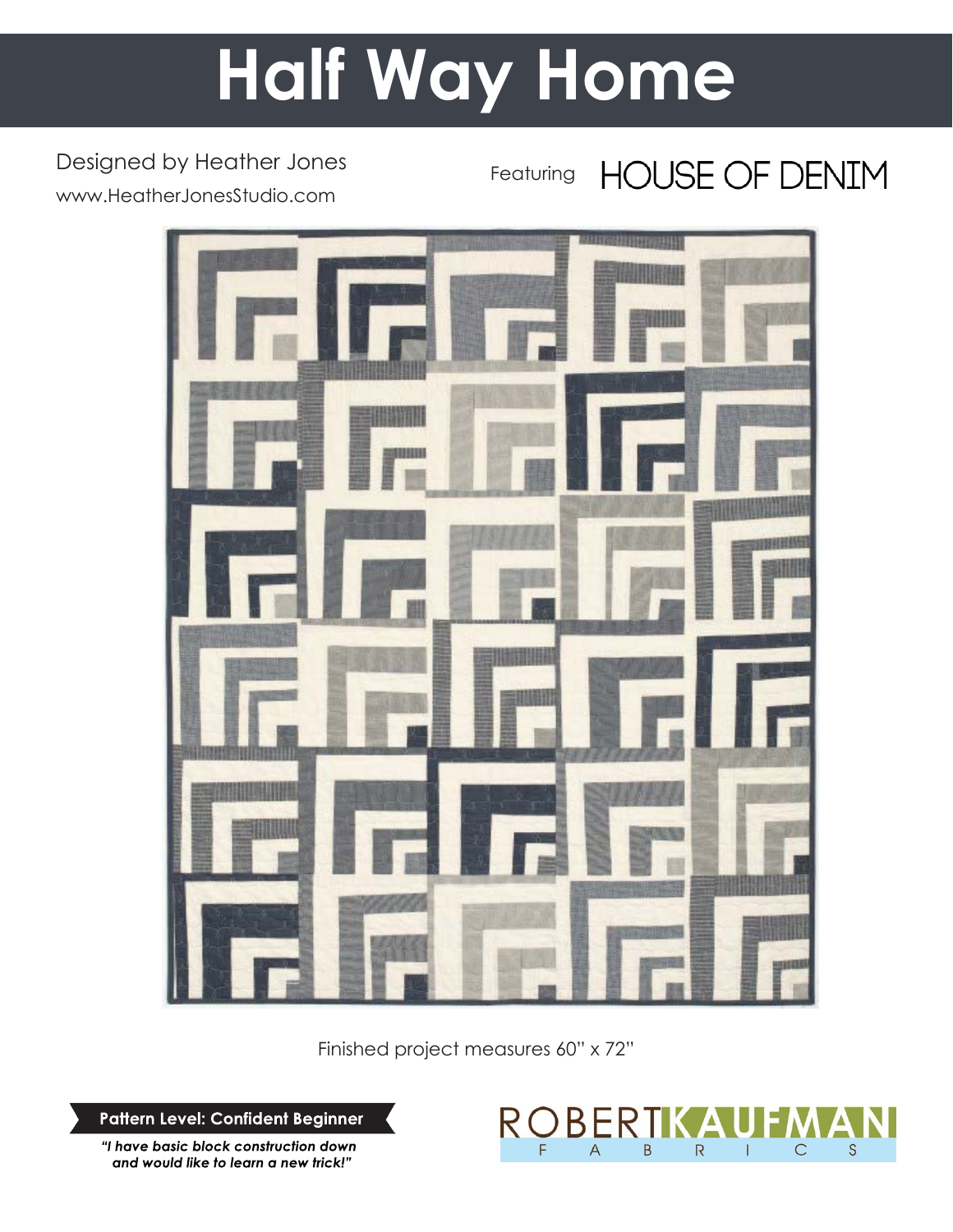| Color | Fabric         | Name/SKU                       | Yardage      | Color                                                                                                     | <b>Fabric</b> | Name/SKU                       | Yardage           |
|-------|----------------|--------------------------------|--------------|-----------------------------------------------------------------------------------------------------------|---------------|--------------------------------|-------------------|
|       | $\bigwedge$    | CCCX-14119-62<br><b>INDIGO</b> | 1/2<br>yard  |                                                                                                           | E             | CCCX-14114-62<br><b>INDIGO</b> | 1/2<br>yard       |
|       | B              | CCCX-14120-62<br><b>INDIGO</b> | 1/2<br>yards |                                                                                                           | F             | CXC-14111-62<br><b>INDIGO</b>  | 1/2<br>yard       |
|       | $\overline{C}$ | CXC-13906-67<br><b>DENIM</b>   | 1/2<br>yard  |                                                                                                           | G             | K001-1268<br>OYSTER            | $2 - 1/2$<br>yard |
|       | D              | CXC-14108-62<br><b>INDIGO</b>  | 1/2<br>yards | You will also need:<br>4 yards Backing Fabric<br>1/2 yard Binding Fabric<br>62" X 74" Sized Quilt Batting |               |                                |                   |

# Notes Before You Begin

- Please read through all of the instructions before beginning.
- All of the seam allowances are 1/4" unless otherwise noted.
- Press seam allowances open unless otherwise noted.
- Denim and chambray fabrics are 57" wide, Kona cotton is 42" wide.
- WOF = Width of Fabric
- Remember to measure twice and cut once!

# Cutting Instructions

1. Cut all yardage of denims, chambrays and Kona cotton for the front of the quilt into strips that measure a variety of widths, anywhere between 1-1/2" x WOF to 4" x WOF. As the blocks will be constructed improvisationally, there is no need for precise measurements and cutting in this step.

*Tip: As the denims and chambrays are wider than standard quilting cotton, you can fold these fabrics in half, and even in half again, along their width to make them easier to manage and cut with your rotary cutter and straight edge. For even more organic shaped strips of fabric, feel free to cut your strips with scissors instead of a rotary cutter, or with the rotary cutter not aligned against your straight edge.*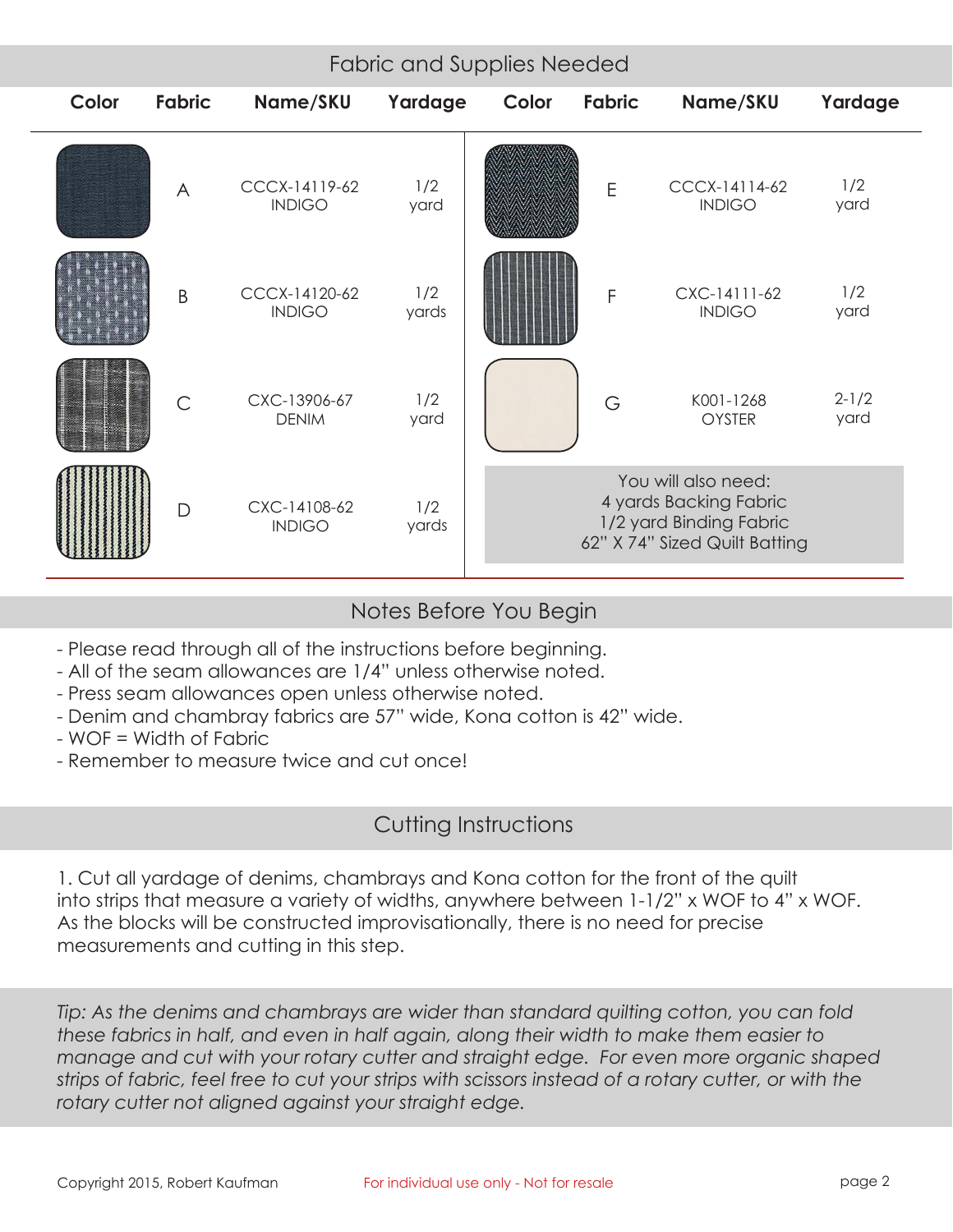# Assembly Instructions

#### **Making the Blocks**

1. Each block in this pattern is made from two denims/chambrays (Fabrics A-F) and the Kona cotton (Fabric G). Take a strip of one of the denims or chambrays and cut a square from it, using either your scissors or rotary cutter. Again, as these blocks are improvisationally pieced, there is no need for a precise measurement in this step.

2. Take a strip of Kona Oyster (Fabric G) and cut a piece from it that measures slightly longer than the length of the top of the denim square that was cut in Step 1. Following Diagram 1, sew this strip, right sides together, along the top of the square. Press seam to the side towards the Fabric G.

3. Cut another piece from a strip of Fabric G that measures slightly longer than the length of the square and the first piece sewn on the top of it. Following Diagram 2, sew this piece, right sides together, along the left side of the square. Press seams to the side towards Fabric G.

4. Take a strip of a **different** denim or chambray fabric (not the one you used as the start of the block), and cut a piece from it that measures slightly longer than the length of the top of the pieced square. Following Diagram 3, sew this strip, right sides together, along the top of the square. Press seam to the side towards the denim or chambray.

5. Cut another piece from the denim or chambray used in Step 4 that is slightly longer than the length of the side of the pieced square, measuring from the top to the bottom. Following Diagram 4, sew this strip, right sides together, along the left side of the square. Press seam to the side towards the denim.

6. Repeat Steps 2-5, alternating between Fabric G and denim/ chambray (Fabrics A-F), until the block measures just over 12-1/2" x 12-1/2". Place the 12-1/2" square ruler on top of the block and trim all sides of it, if needed, so that it measures exactly 12-1/2" x 12-1/2", to finish the block, as shown in Diagram 5.

7. Repeat Steps 1-6 to make a total of thirty blocks. Feel free to piece strips together if needed. Additionally, as many of the denims and chambrays look only slightly different from the back, experiment with placing some of those strips facing the "wrong way" up to add interest to the design of your blocks.











**Diagram 4**



finished block: Make 30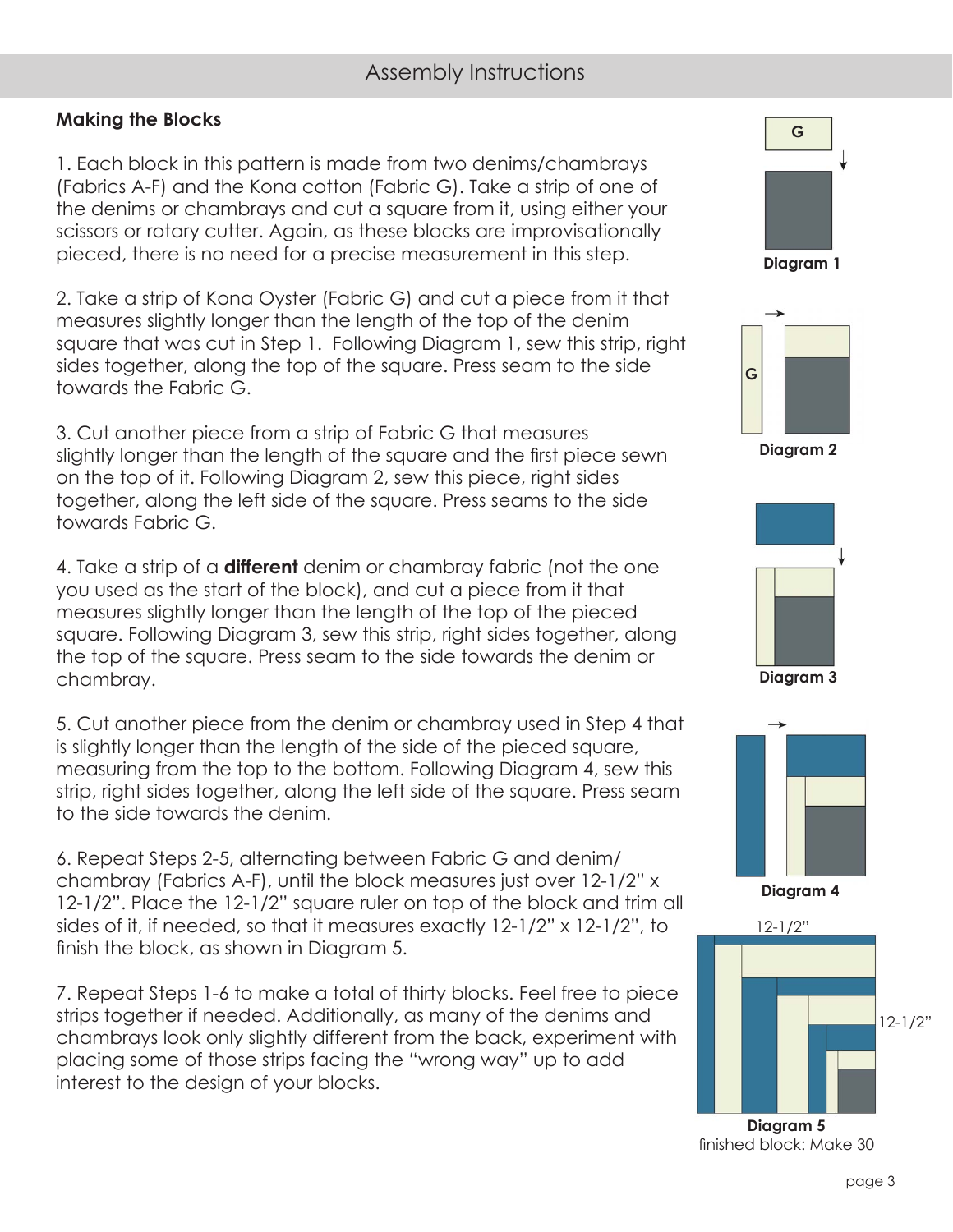### **Constructing the Quilt Top**

1. Arrange the thirty quilt blocks in six rows of five blocks each. Once you are happy with the layout, sew the five blocks together, following Diagram 6, to construct row 1. Press all seams to the side towards the right.



2. Construct the remaining five rows in the same way. Press the seams of rows 2, 4, and 6 to the side towards the left, and press the seams of rows 1, 3, and 5 to the side towards the right.

- 3. Sew Row 1 to Row 2, following Diagram 7, and nestling the seams between the rows.
- 4. Repeat Step 3 to sew the remaining rows together, Diagram 7.



**Diagram 7**